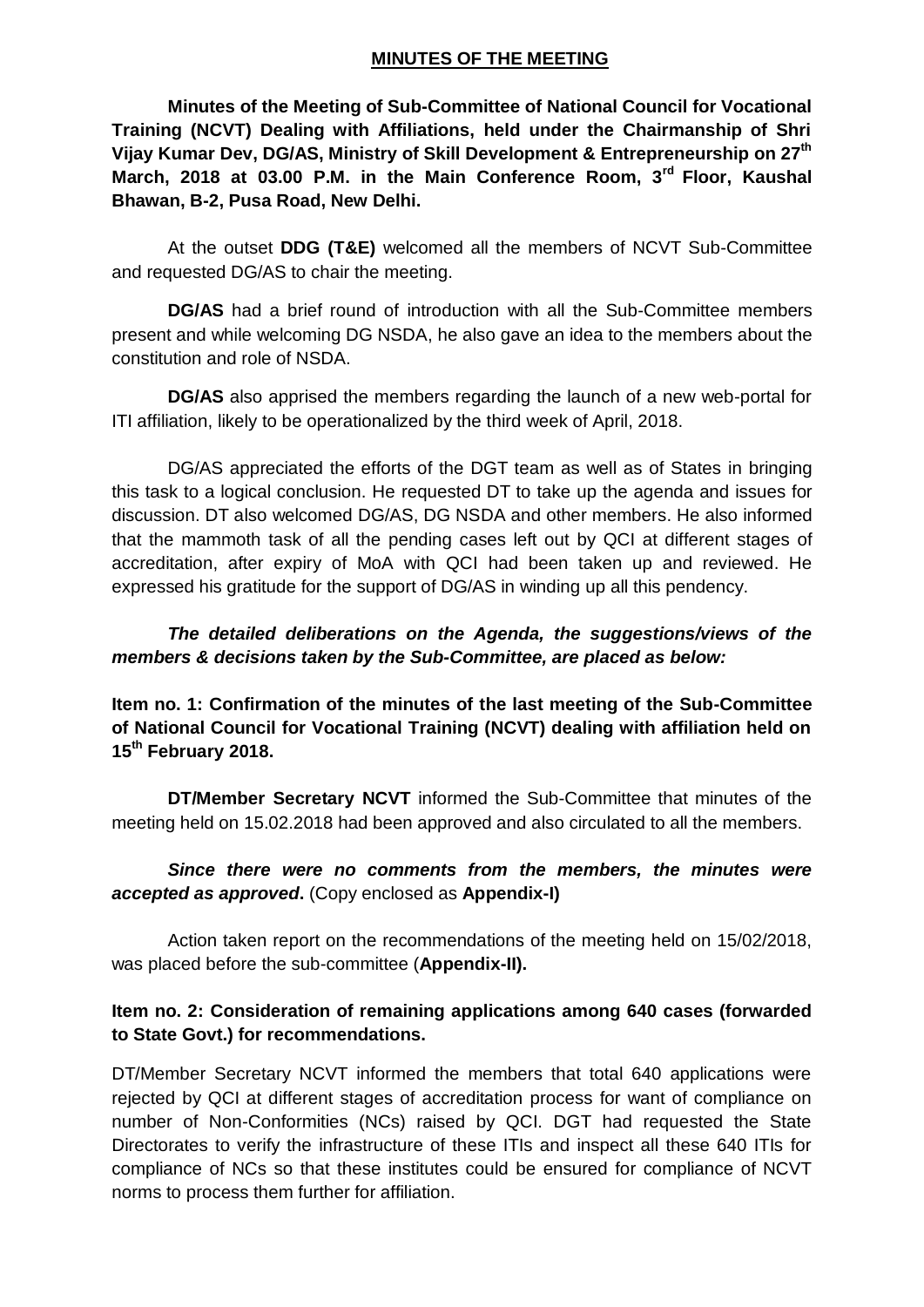Out of total **640 cases** of 20 States, 276 cases had already been scrutinized and were placed before the Sub Committee in its previous meeting, out of which 188 cases were recommended and 88 cases were not recommended (Affiliation orders i.r.o. these ITIs were issued and were already uploaded on the NCVT MIS portal).

DT/Member Secretary NCVT further informed the members that balance 364 cases had been scrutinized as per the NCVT norms while taking into consideration the respective State Directorate recommendations (based on the SD reports). The statewise summary report i.r.o these 364 cases was placed before the Sub-Committee with 230 cases recommended and 134 cases not recommended due to some deficiencies as pointed out and indicated in respective column of the summary sheet (copy attached as **Annexure-I**)

## *The Sub Committee deliberated upon these cases and finally approved as proposed by the Member Secretary NCVT.*

DT/Member Secretary NCVT also informed the sub committee that out of 230 cases approved, 19 cases were those which were recommended by State Directorate. But had failed to submit proper BCC documents till date. All these 19 cases were recommended on the basis of State recommendations but their affiliation would be conditional that these ITIs would be allowed to admit trainees only after the submission of proper BCC related documents. Similarly 10 cases out of 134 cases not recommended are those of UP (7) & Bihar (3) for which report/revised report was not received form State Directorate.

Upon deliberation, the sub Committee decided that the 19 cases with conditional recommendation would not be uploaded at portal till the condition of furnishing the documents, was fulfilled.

#### *The members unanimously agreed.*

#### **Additional Agenda Items: The following additional agenda items were taken up:**

#### **(a) Up gradation of trades affiliated under SCVT to NCVT.**

DT/Member Secretary NCVT informed the members that there were approx. 1700 institutes in different states all over India with trades affiliated to SCVT. DGT had received Requests from these States including a DO letter from Haryana State for up gradation of their SCVT Trades into NCVT.

DT explained that such SCVT affiliated trades could be upgraded to the NCVT if they existed under NCVT and complied with the NCVT Norms.

DG AS stated that as these ITIs were functional and conducting training in similar trades, it would be beneficial to the trainees pursuing training under the SCVT to have NCVT brand.

DT proposed the following mechanism / modality for the purpose:

Latest Preliminary Inspection Report (PIR) as per NCVT norms for these trades would be kept ready by respective State.

• Based on fit case recommended in PIR, Standing Committee Inspection will be done. The constitution of the Standing Committee for evaluation will be as under:

I. State Director/UT Administrator, in-charge of Chairman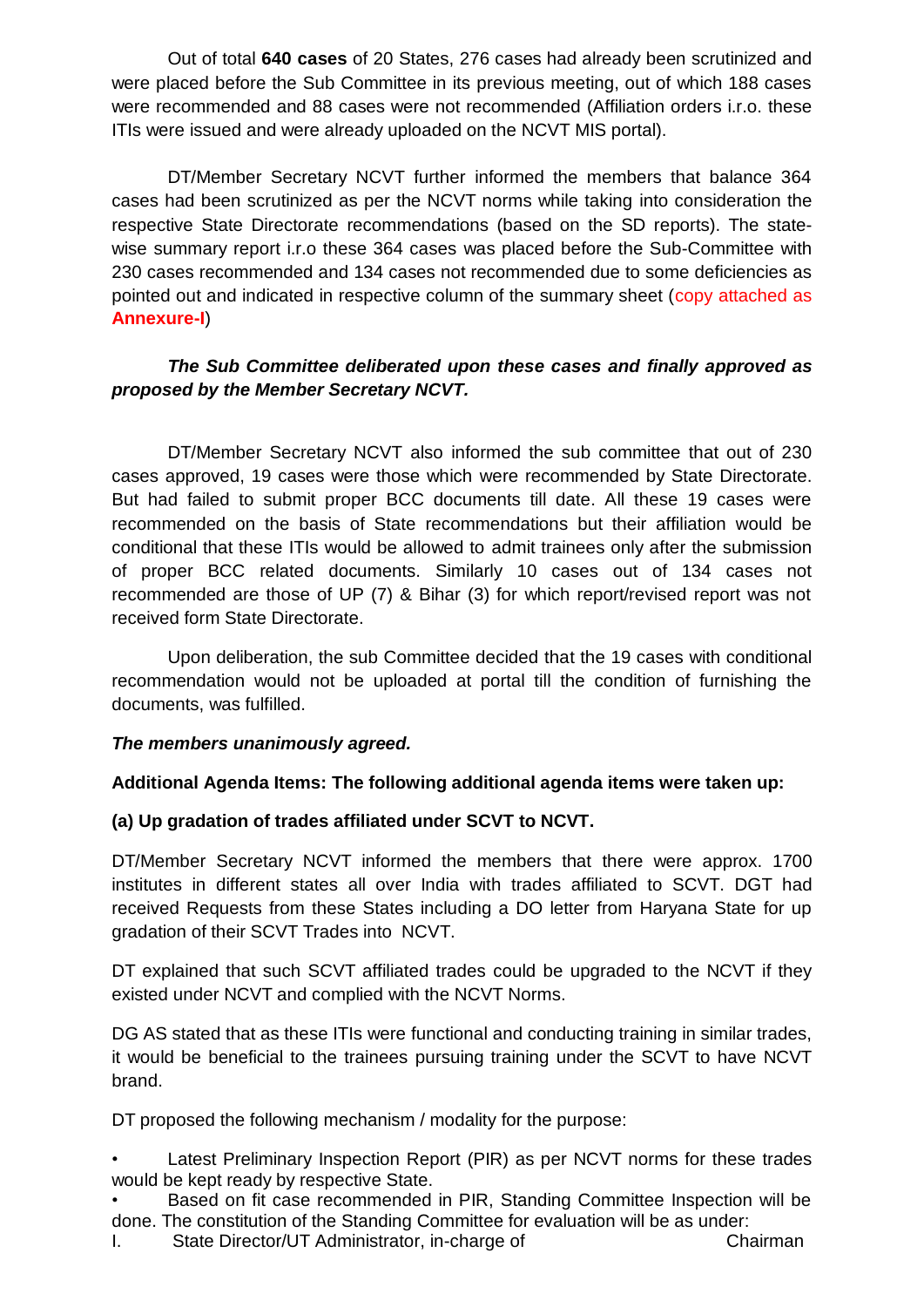Craftsmen Training Scheme or his representative.

- II. Representative of Secretary, NCVT.
- **Member** III. Two representatives- one from Department of Theorem Member Industries and the other from Department of Labour.

IV. Expert in the relevant field (to be nominated by the Member State Director/UT Administrator)

At least three members (one representative of the Secretary, NCVT, one representative of the State Directorate and any other) will form the quorum.

The Standing committee may conduct inspection to cover all such cases for all States on early date and submit report to DGT.

DG/AS advised the States present to forward their pending proposals along with schedule of inspections, to DGT at the earliest in order to complete inspections in April and May, so that an exclusive NCVT Sub Committee meeting on this issue could be conducted in the  $2^{nd}/3^{rd}$  week of June, 2018. He advised DDG (T&E) to issue a D.O. letter to each of the State Directorate to expedite this exercise, en block for all these cases.

# *The Sub Committee agreed to the proposal.*

# **(b) Deposit of Rs. 50,000/- per unit as security by the State of Rajasthan.**

Rajasthan State Directorate had forwarded a proposal regarding rolling back of DGT letter addressed to State Directors "not to compel the ITIs to deposit any security money". DT/Member Secretary NCVT informed the chair that other State Directorates had also forwarded their representations to roll-back that circular as deposit of security fees to the State from by ITI was essential for the State administration.

The Sub Committee was of the view that since the day to day administration of ITI rests with the respective State Directorate, a necessary circular to all concerned may be issued with the decision of sub committee regarding in principle agreement to the proposal.

## *The members agreed.*

## **(c) De-affiliation cases.**

Rajasthan State Directorate informed the chair that de-affiliation proposals were pending for sub committee decision. DT informed the chair that show cause notices and reminders had been issued to all the cases received from all the states including Rajasthan State and the reply to show cause notices were being scrutinised (including court cases stay orders). DG/AS advised the State Directorates, to come up with a framework using their combined wisdom with Rajasthan State taking the lead, to deal with the variety of non-conformities and appropriate action in the form of graded punishment. DG NSDA was of the view that minor deficiency in norms should be dealt graded to guide the ITI and de-affiliation should be last resort according to the gravity of case. DG AS also informed that an exercise for grading of ITIs taken up by DGT was the way forward. DDG (T&E) also added that new norms and affiliation portal, will also aid in bringing up the standard of left out ITIs to improve their marking.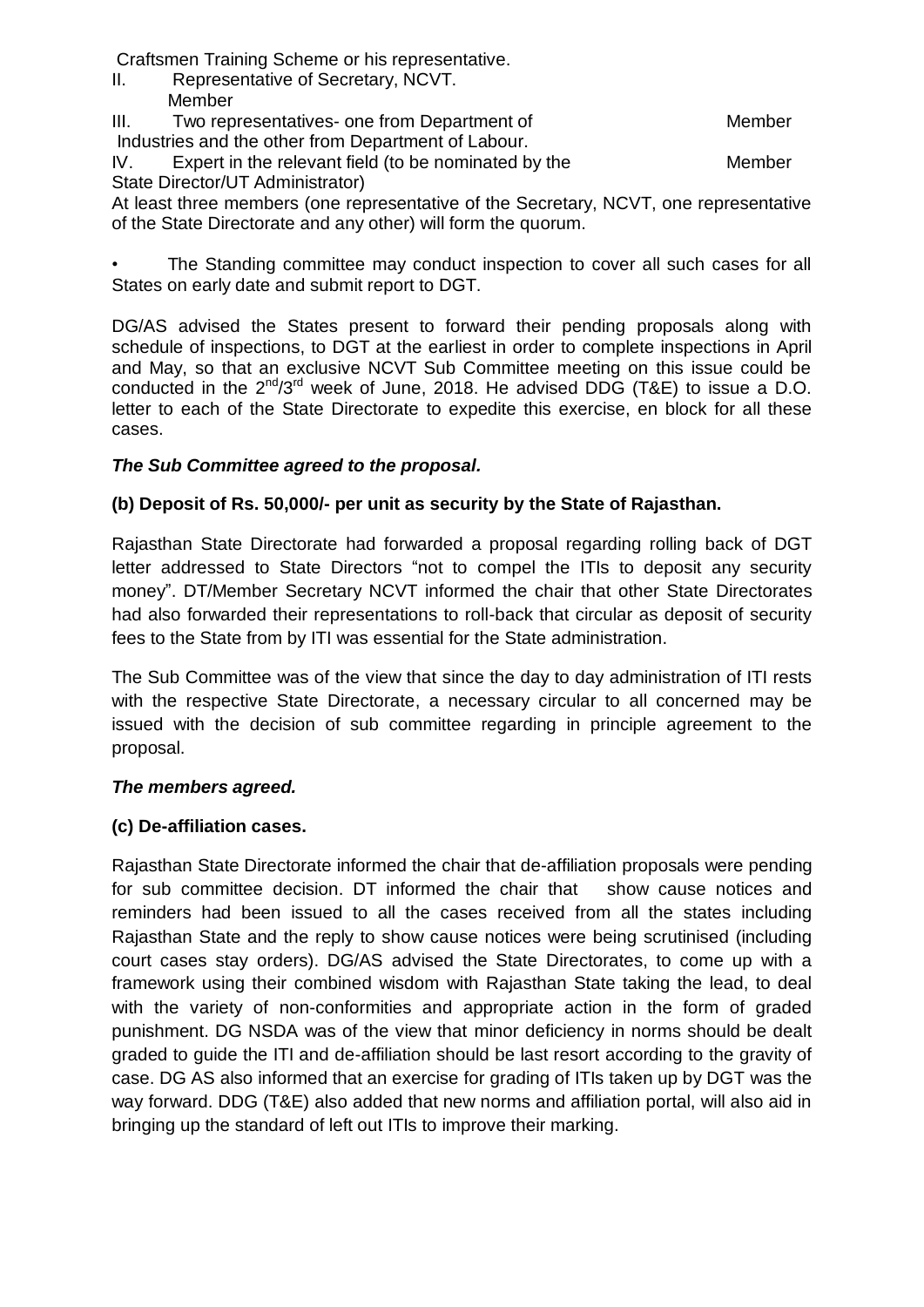*It was decided by the chair to form a working group comprising member States of NCVT sub-committee (Maharastra taking the lead) & to come up with a graded punishment for different category of non-conformity (NC)/deviation from NCVT norms, with proposing for De- affiliation for severe NC, as a last resort. The working group would include suggestions/ inputs from all the States/UTs to come up with an SoP for de affiliation.*

#### *The members agreed.*

# **(d) ITI running 2nd /3rd Shift**

Maharashtra State representative informed the Chair that many Govt. ITI running in single shift were waiting approval for running 2nd /3rd Shift. DT informed that for Govt ITI, respective State could forward their recommendations in their Departmental Inspection Report (complying with NCVT norms-STL & instructor) to DGT for NCVT approval. DG AS agreed and requested the states to forward the proposals at the earliest so that all these cases could be cleared in the NCVT Sub committee by June end; enabling them to admit trainees in **the August 2018 session.** 

#### *The sub committee agreed*.

#### **(e) Surrender of DEO Trade and affiliation of COPA Trade:**

Chandigarh UT representatives requested for decision on their proposal for surrendering of DEO Trade and replacing with COPA trade. DG AS asked the UT to forward a schedule of Standing Committee inspection (SCI) to DT so that DGT could nominate a representative for carrying out SCI. The committee would forward its recommendation for consideration in the next sub committee for necessary approval.

#### *The members agreed.*

#### **Other issues:**

#### **Re-affiliation cases**

NCVT had issued circulars regarding re-affiliation of ITIs within 5 years during 2012-13 and many ITI were granted affiliation only for a period of 5 years. For seeking relief in the matter, some ITIs had approached the various Hon'ble High Courts. DT informed the sub committee that DGT had filed a transfer petition in the matter in the Hon'ble supreme court to transfer all such petitions from different high court to Delhi High Court.

Earlier DGT had been issuing directions for all such ITI permitting them to admit trainees in each session without insisting for re affiliation till further orders.

#### *DG asked to provide the latest status in the court case matter.*

#### **NCVT norms regarding change in the name of Society.**

DT informed the Sub-Committee that some ITIs fraudulently run their trades/courses and get benefits of loopholes of the NCVT Norms such as to take over affiliated ITIs and subsequently apply to State Directorate/ DGT for change in the name of Society or change the forum of the society. He informed that such illegal activity would not be acceptable by DGT/State Directorate.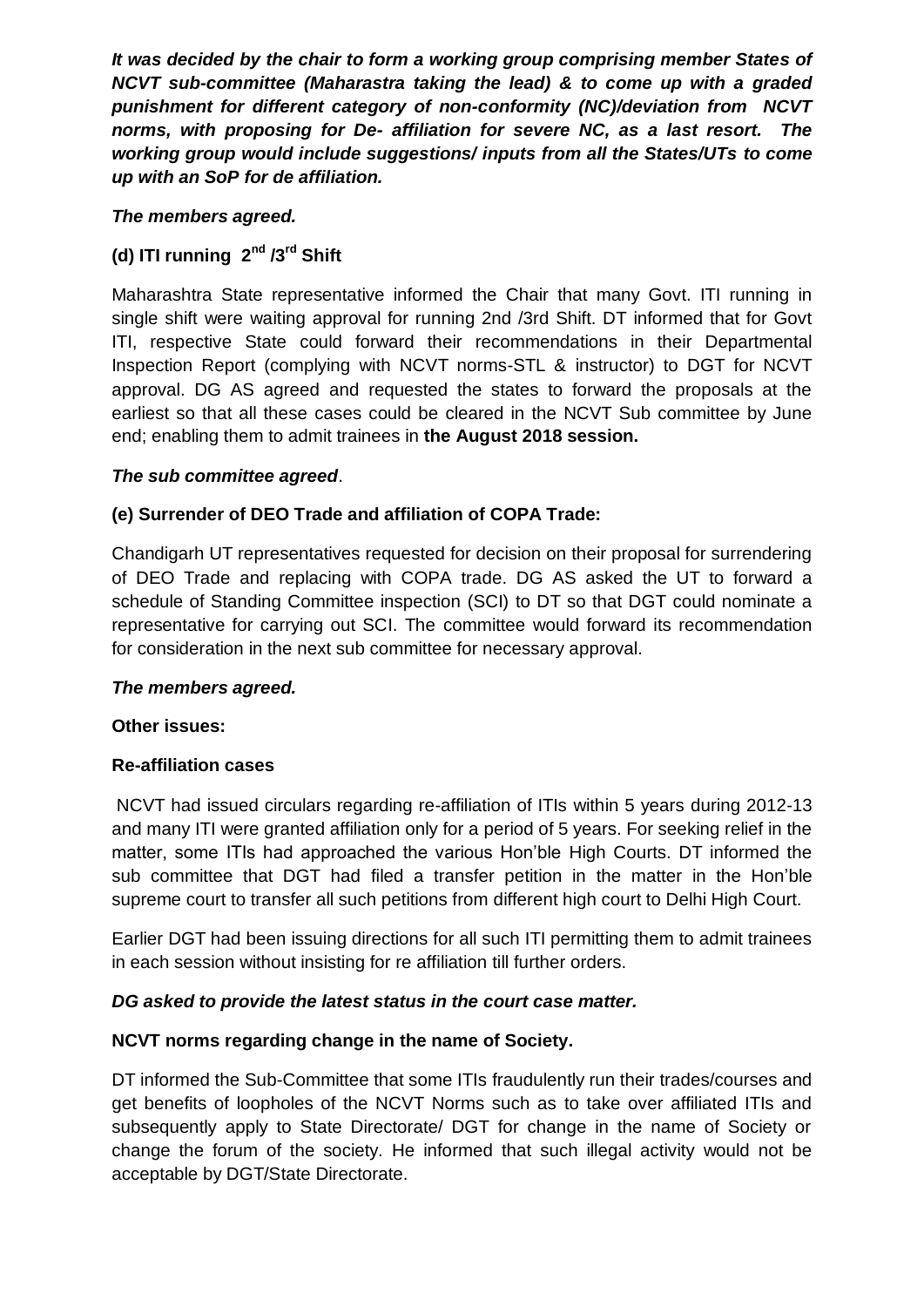### **The sub committee agreed.Uploading of ITI sheet at NCVT MIS Portal**

Maharashtra state representative informed that while uploading trainee data from excel sheet at NCVT Portal, the ITI MIS code column was not available due to which for each ITI the process had to be replicated. Their suggestion for incorporating additional column(ITI MIS Code) in the excel sheet for trainee data upload was agreed by DG AS. DG AS also desired the Maharashtra state representative to take a lead in supporting Rajasthan and other states for developing their portal at the earliest so as to streamline ITI admission process. DT also informed that repeated reminders had been sent to rajasthan and such other states to develop portal for online admission of ITI trainees .

## *DG/AS requested DT to issue necessary instructions to Wipro for incorporating the column*.

State Directorate also requested the sub committee to allow around 15 days gap for admission process in Govt. ITI and Pvt. ITIs. with subsequent 15 days for Pvt. ITI admissions.

- **DG/AS informed the members regarding a proposal under active consideration for introducing the Annual System in place of the Semester System from the next academic session.**
- **DG/AS also permitted to upload the list of recommendations of the committee on the NCVT-MIS Portal today itself.**

**DT/Member Secretary NCVT concluded the meeting with a vote of thanks to the Chair.**

**\*\*\*\*\***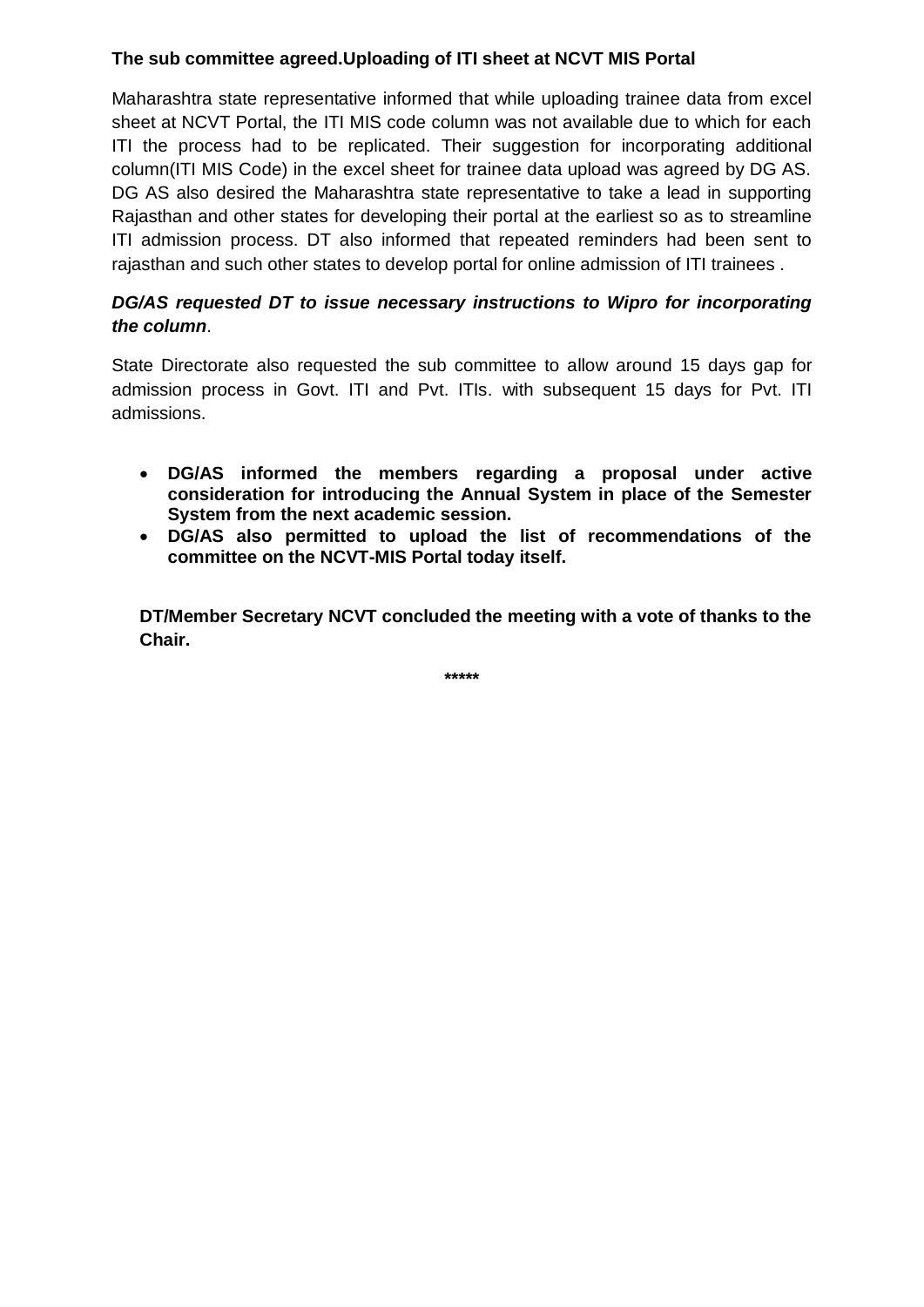**SOP for De-affiliation-To be filled by All States/UTs**

| SI.<br>No. | Non conformity /<br>deviation from NCVT<br>Norms in following<br>aspects | Suggested action<br>by State<br><b>Directorate</b><br>before proposing<br>for De-affiliation | Action<br>proposed by<br>DGT before<br>proposing for<br>De-affiliation | Proposed for<br>De-affiliation<br>(Yes / No) |
|------------|--------------------------------------------------------------------------|----------------------------------------------------------------------------------------------|------------------------------------------------------------------------|----------------------------------------------|
| 1.         | Approach road / Display<br>road, Entry Gate / Door                       |                                                                                              |                                                                        |                                              |
| 2.         | Refusal for inspection                                                   |                                                                                              |                                                                        |                                              |
| 3.         | Shortage of Staff                                                        |                                                                                              |                                                                        |                                              |
| 4.         | Zero admitted trainee in<br>a trade/unit                                 |                                                                                              |                                                                        |                                              |
| 5.         | Tool / equipment /<br>machinery not as per<br>latest syllabus.           |                                                                                              |                                                                        |                                              |
| 6.         | Latest bill electricity /<br>Water / Internet.                           |                                                                                              |                                                                        |                                              |
| 7.         | Wiring / electrical safety<br>/ Fire Safety /<br>emergency exit.         |                                                                                              |                                                                        |                                              |
| 8.         | Public facilities, Water /<br>toilet / physical<br>disabled.             |                                                                                              |                                                                        |                                              |
| 9.         | Machinery and<br>Equipment                                               |                                                                                              |                                                                        |                                              |
|            | 10. Tools                                                                |                                                                                              |                                                                        |                                              |
|            | 11. Workshop area, infra<br>ventilation.                                 |                                                                                              |                                                                        |                                              |
| 12.1       | Classroom area, infra<br>ventilation trade wise.                         |                                                                                              |                                                                        |                                              |
| 13.1       | Other amenities                                                          |                                                                                              |                                                                        |                                              |
|            | 14. Principal qualification,<br>experience.                              |                                                                                              |                                                                        |                                              |
| 15.1       | Instructor qualification,<br>experience.                                 |                                                                                              |                                                                        |                                              |
|            | 16. Salary to staff online by<br>bank                                    |                                                                                              |                                                                        |                                              |
|            | 17. Power supply trade<br>wise.                                          |                                                                                              |                                                                        |                                              |
|            | 18. Power supply total                                                   |                                                                                              |                                                                        |                                              |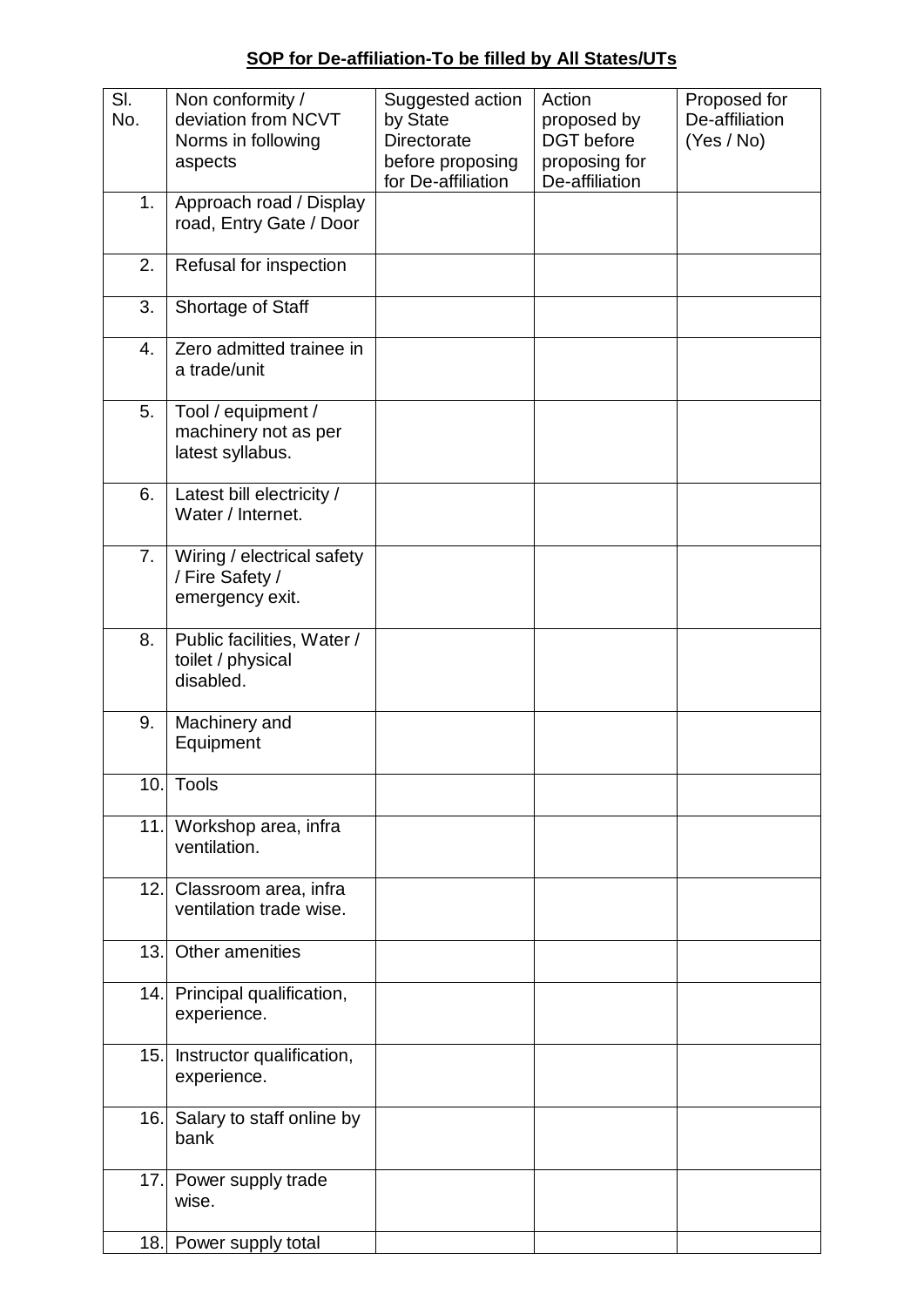|      | 19. Raw material availability                                                   |  |  |
|------|---------------------------------------------------------------------------------|--|--|
|      | 20. IMC last meeting                                                            |  |  |
|      | 21. Fire extinguisher expiry                                                    |  |  |
|      | 22. Welder trade cylinder                                                       |  |  |
| 23.  | Store room, Raw<br>material storage.                                            |  |  |
|      | 24. Pass Percentage                                                             |  |  |
| 25.  | Certificate pending /<br>issued                                                 |  |  |
| 26.1 | Stipend to trainees                                                             |  |  |
| 27.  | Boundary wall,<br>integrated building                                           |  |  |
| 28.  | Document - attendance<br>of trainees, staff internal<br>assessment, time table. |  |  |
| 29.  | <b>Biometric attendance</b>                                                     |  |  |
|      | 30. Housekeeping<br>cleanliness                                                 |  |  |
| 31.  | Institutes follows<br><b>Reservations</b>                                       |  |  |
|      | 32. Complaint against<br>Institute                                              |  |  |
|      | 33. Own Request to closure                                                      |  |  |
| 34.  | Surrendering Trade /<br>Unit                                                    |  |  |
| 35.  | <b>Shifting of Premises</b><br>without information to<br>S/D                    |  |  |
| 36.  | Any others                                                                      |  |  |